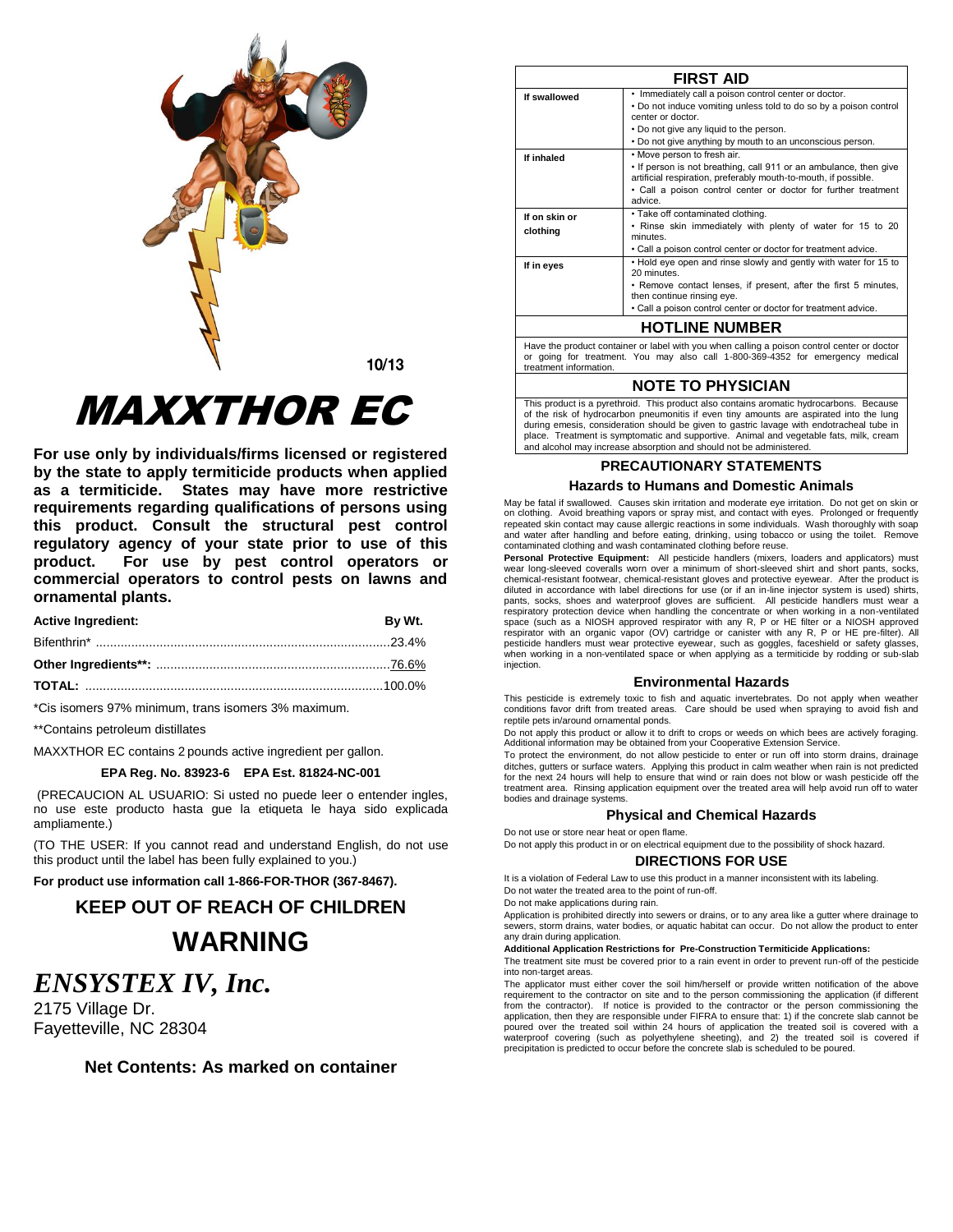Do not treat soil that is water-saturated or frozen.

Do not treat when raining.

Do not allow treatment to run off from the target area.

Do not apply within 10 feet of storm drains. Do not apply within 25 feet of aquatic habitats (such as, but not limited to, lakes; reservoirs; rivers; permanent streams; marshes or ponds; estuaries; and commercial fish farm ponds).

Do not make on-grade applications when sustained wind sweeps are above 10 mph (at application site) at nozzle end height.

**Termite Control Treatment:** When treating adjacent to an existing structure, the applicator must<br>check the area to be treated and immediately adjacent areas of the structure for visible and<br>accessible cracks and holes to structure. People present or residing in the structure during application must be advised to remove their pets and themselves from the structure if they see any signs of leakage. After application, the<br>applicator is required to check for leaks. All leaks resulting in the deposition of termiticide in<br>locations other than application site. Do not allow people or pets to contact contaminated areas or to reoccupy contaminated areas of the structure until the clean-up is completed.

#### **Additional Application Restrictions for Residential Outdoor Surface and Space Sprays:**

All outdoor applications must be limited to spot or crack-and-crevice treatments only, except for the following permitted uses:

(1) Treatment to soil or vegetation around structures.

(2) Applications to lawns, turf and other vegetation;

(3) Applications to building foundations, up to a maximum height of 3 feet.

(4) Applications to underside of eaves, soffits, doors or windows permanently protected from rainfall

by a covering, overhang, awning, or other structure; (5) Applications around potential pest entry points into buildings, when limited to a surface band not

to exceed one inch in width; (6) Applications made through the use of a coarse, low pressure spray to only those portions of surfaces that are directly above bare soil, lawn, turf, mulch or other vegetation, as listed on this label, and not over an impervious surface, drainage or other conditions that could result in runoff into storm drains, drainage ditches, gutters, or surface waters, in order to control occasional invaders or aggregating pests.

Other than applications to building foundations, all outdoor applications to impervious surfaces such as sidewalks, driveways, patios, porches and structural surfaces (such as windows, doors and eaves) are limited to spot and crack-and-crevice applications only.

## **STORAGE AND DISPOSAL**

Do not contaminate water, food or feed by storage or disposal.

**Pesticide Storage:** If crystals are observed, warm material to above 60°F by placing container in warm location. Shake or roll container periodically to redissolve solids. Do not use external source of heat for warming container.

Keep out of reach of children and animals. Store in original containers only. Store in a<br>cool, dry place and avoid excess heat. Carefully open containers. After partial use,<br>replace lids and close tighty. Do not put concen or disposal.

**In Case of Spill:** Confine it, avoid contact, isolate area and keep animals and unprotected persons away. If spill is liquid, form dike around spill area and/or absorb spill with absorbent materials, such as sand, cat litter or clay. If spill is dry material, cover to prevent dispersal. Place damaged package in a holding container and identify contents. Contact Ensystex at 1-866-367-8467 or Chemtrec at 1-800-424-9300 for any assistance

**Pesticide Disposal:** Pesticide wastes are toxic. Improper disposal of excess pesticide, spray mixture or rinsate is a violation of Federal Law. If these wastes cannot be disposed of by use according to label directions, contact your State Pesticide or Environmental Control Agency, or the Hazardous Waste representative at the nearest EPA Regional Office for guidance.

**Container Disposal:** Nonrefillable container. Do not reuse or refill this container. Triple rinse container (or equivalent) promptly after emptying. Triple rinse as follows: Empty the remaining contents into application equipment or a mix tank and drain for 10 seconds after the flow begins to drip. Fill the container ¼ full with water and recap. Shake for 10 seconds. Pour rinsate into application equipment or a mix tank or store rinsate for later use or disposal. Drain for 10 seconds after the flow begins to drip. Repeat this procedure two more times. Then offer for recycling if available or puncture and dispose of in a sanitary landfill, or by incineration, or, if allowed by state and local authorities, by burning. If burned, stay out of smoke.

## **APPLICATION FOR CONTROL OF SUBTERRANEAN TERMITES**

#### **General**

MAXXTHOR EC, in the form of a dilute insecticidal solution, prevents and controls subterranean termite infestations in and around structures and other items by creating a continuous chemically treated zone (horizontal and/or vertical as needed) between the wood and other cellulose material in the structure and termite colonies in the soil. In order to establish a barrier between the wood in the

structure and the termites in the soil, adequately disperse the solution of this product in the soil. To effectively control termites with this product, the service technician should be familiar with current termite control practices including trenching, rodding, sub-slab and void injection, soil surface fan spraying, excavated soil treatment and brush, spray and injection applications to wood. Correct use<br>of these techniques is necessary to effectively control infestations by subterranean termites such as<br>*Coptotermes, Hetero* consider the biology and behavior of the termite specie(s) to be controlled to determine which control practices to use.

Treatment standards and procedures for subterranean termite control may vary due to regulations, water table level, structure design, soil types, construction practices and other factors. For advice concerning current control practices with respect to specific local conditions, consult resources in structural pest control and state cooperative extension and regulatory agencies. Follow all federal, state and local regulations and treatment standards for protection of a structure from subterranean termites.

Effective termite control may also include mechanical alteration of the structure. Elimination of leaks or points of moisture accumulation within or on the exterior of the structure that result in an increase in the moisture content of wooden structural components is advised. Removal of non-essential cellulose containing materials that are in contact with the ground under or around the structure can reduce termite foraging in the area. When untreated wooden parts of the structure touch the ground and such contact cannot be broken, creating a barrier between the soil and such components using a solution of the product may protect the components and the structure against termite attack.

MAXXTHOR EC is labeled for use against subterranean termites as a 0.06% or 0.12% solution in water, however the 0.06% finished solution should be used for typical control situations. When difficult or problem soils or construction types are encountered, it may be necessary to use 0.12% MAXXTHOR EC mixed in reduced volumes of water.

Avoid contamination of water supplies due to backflow under reduced water system pressure by using anti-backflow equipment or procedures to prevent siphoning of any solution back into a water supply. Do not contaminate cisterns or wells. Do not treat soil that is water saturated or frozen. Do not treat while precipitation is occurring. Do not apply solution to an area or site if the soil at the area or site is in such a state or condition that runoff or movement of the solution from the treated area or site is likely to occur. Consult state and local specifications for recommended distances of wells from treated areas, or if such regulations do not exist, refer to Federal Housing Administration Specifications (H.U.D.) for guidance.

For the purposes of this label and its directions, crawl spaces are to be considered to be inside of the structure. Critical areas include areas where the foundation is penetrated by utility services, cracks and expansion joints, bath traps and areas where construction elements such as stairs, patios and slab additions abut the foundation.

#### **Mixing Directions For MAXXTHOR EC For Use As A Termiticide**

Mix MAXXTHOR EC for use as a termiticide in the following manner:

1. Fill tank 1/4 to 1/3 full.

2. Start pump to begin by-pass agitation and place end of treating tool in tank to allow circulation through hose.

3. Add appropriate amount of MAXXTHOR EC.

4. Add remaining amount of water.

5. Let pump run and allow recirculation through the hose for 2 to 3 minutes.

MAXXTHOR EC may also be mixed into full tanks of water, but substantial agitation is required to ensure uniformity of the solution.

#### **Dilution of MAXXTHOR EC for Use as a Termiticide**

For termite control, use rates for MAXXTHOR EC are expressed and the solution is mixed according to the percentage (%) concentration it forms when mixed in water. Use the mixing table or alternately the formulas below to determine the amount of MAXXTHOR EC to add to any quantity of water.

To prepare a 0.06% water solution, ready to use, dilute 1 quart of MAXXTHOR EC with 99.75 gallons of water. To prepare a 0.12% water solution, ready to use, dilute 2 quarts of MAXXTHOR EC with 99.5 gallons of water.

| Mixing Table for MAXXTHOR EC for Use as a Termiticide     |                                                          |                                           |                                         |
|-----------------------------------------------------------|----------------------------------------------------------|-------------------------------------------|-----------------------------------------|
| <b>Solution</b><br>Percentage<br>Concentration<br>Desired | <b>Gallons of</b><br><b>Finished Solution</b><br>Desired | Amount of<br><b>MAXXTHOR EC</b><br>to add | Water to mix with<br><b>MAXXTHOR EC</b> |
| 0.06%                                                     | 1                                                        | $0.32$ oz                                 | 127.68 oz                               |
|                                                           | 5                                                        | $1.60$ oz                                 | 4.99 gallons                            |
|                                                           | 10                                                       | 3.2 oz                                    | 9.975 gallons                           |
|                                                           | 25                                                       | 8.0 oz.                                   | 24.94 gallons                           |
|                                                           | 50                                                       | $0.50$ quart                              | 49.875 gallons                          |
|                                                           | 75                                                       | $0.75$ quart                              | 74.8125 gallons                         |
|                                                           | 100                                                      | $1.00$ quart                              | 99.75 gallons                           |
|                                                           | 150                                                      | 1.50 quart                                | 149.62 gallons                          |
|                                                           | 200                                                      | 2.00 quart                                | 199.5 gallons                           |
| $0.12\%$ *                                                | 1                                                        | $0.64$ oz                                 | 127.36 oz                               |
|                                                           | 5                                                        | 3.2 oz                                    | 4.975 gallons                           |
|                                                           | 10                                                       | 6.4 oz.                                   | 9.95 gallons                            |
|                                                           | 25                                                       | 0.5 quart                                 | 24.875 gallons                          |
|                                                           | 50                                                       | 1.0 quart                                 | 49.75 gallons                           |
|                                                           | 75                                                       | 1.5 quart                                 | 74.625 gallons                          |
|                                                           | 100                                                      | 2.0 quart                                 | 99.5 gallons                            |
|                                                           | 150                                                      | 3.0 quart                                 | 149.25 gallons                          |
|                                                           | 200                                                      | 1 gallon                                  | 199.0 gallons                           |

\*Only use the 0.12% rate in accordance with the *Adjustments to Application Volume* section. May also be used in accordance with the *FOAM APPLICATION* and *APPLICATIONS TO PROTECT UNDERGROUND ITEMS FROM TERMITE ATTACK* sections.

#### **Calculating an Amount of MAXXTHOR EC to Mix**

To mix any amount of MAXXTHOR EC for termite control, determine:

A = Units of water into which the MAXXTHOR EC will be mixed. Express any partial units as decimal fractions (1/2 = .5). Any unit of measure, such as gallons or quarts, can be used for A. Answers to equations below are in same units as A.

MAXXTHOR EC to add to A for  $0.06\% = A / 399$ 

MAXXTHOR EC to add to A for 0.12% = A / 199.5

To convert gallons to fluid ounces, multiply number of gallons X 128

128 fluid ounces =  $16$  cups = 8 pints = 4 quarts = 1 gallon

## 32 fluid ounces = 1 quart

#### **Application Volume**

To provide maximum control and protection against termite infestation, apply the specified volume of the finished water solution containing the specified amount of MAXXTHOR EC as set out below or as otherwise directed in this label.

**Prescribed Horizontal Barrier Rate:** Unless otherwise directed, horizontal barriers are created by applying a 0.06% solution at a rate of one gallon of solution per 10 square feet. (One gallon of 0.06% solution contains 0.32 fluid ounce of MAXXTHOR EC.)

**Prescribed Vertical Barrier Rate:** Unless otherwise directed, vertical barriers are created by applying a 0.06% solution at a rate of four gallons of solution per 10 linear feet per foot of depth. (Four gallons of 0.06% solution contains 1.28 fluid ounces of MAXXTHOR EC.)

#### **Adjustments to Application Volume**

If soil will not accept the labeled application volumes, the volume may be reduced provided there is a corresponding increase in concentration so that the amount of active ingredient applied to the soil remains the same.

Note: Large reductions of application volume reduce the likelihood of obtaining a continuous barrier. Variance is allowed when volume and concentration are consistent with label directed rates and a continuous barrier can still be achieved. When volume is reduced, the spacing of holes created for sub slab injection and soil rodding may need to be reduced to account for decreased dispersion of the solution in the soil.

For example, adjust the amount of solution applied to deliver a horizontal barrier of 10 square feet from 1 gallon to as low as 0.5 gallons and as high as 2 gallons while maintaining the amount of MAXXTHOR EC (.32 fluid ounce) applied per 10 square feet.

For example, adjust the amount of solution applied to deliver a vertical barrier 10 feet long by one foot deep from 4 gallons to as low as 2 gallons and as high as 8 gallons while maintaining the amount of MAXXTHOR EC (1.28 fluid ounces) applied per 10 linear feet.

#### **PRE-CONSTRUCTION TREATMENT**

#### **All Structures**

**Pre-construction treatment: Do not apply at a lower dosage and/or concentration than specified on this label for applications prior to the installation of the finished grade.**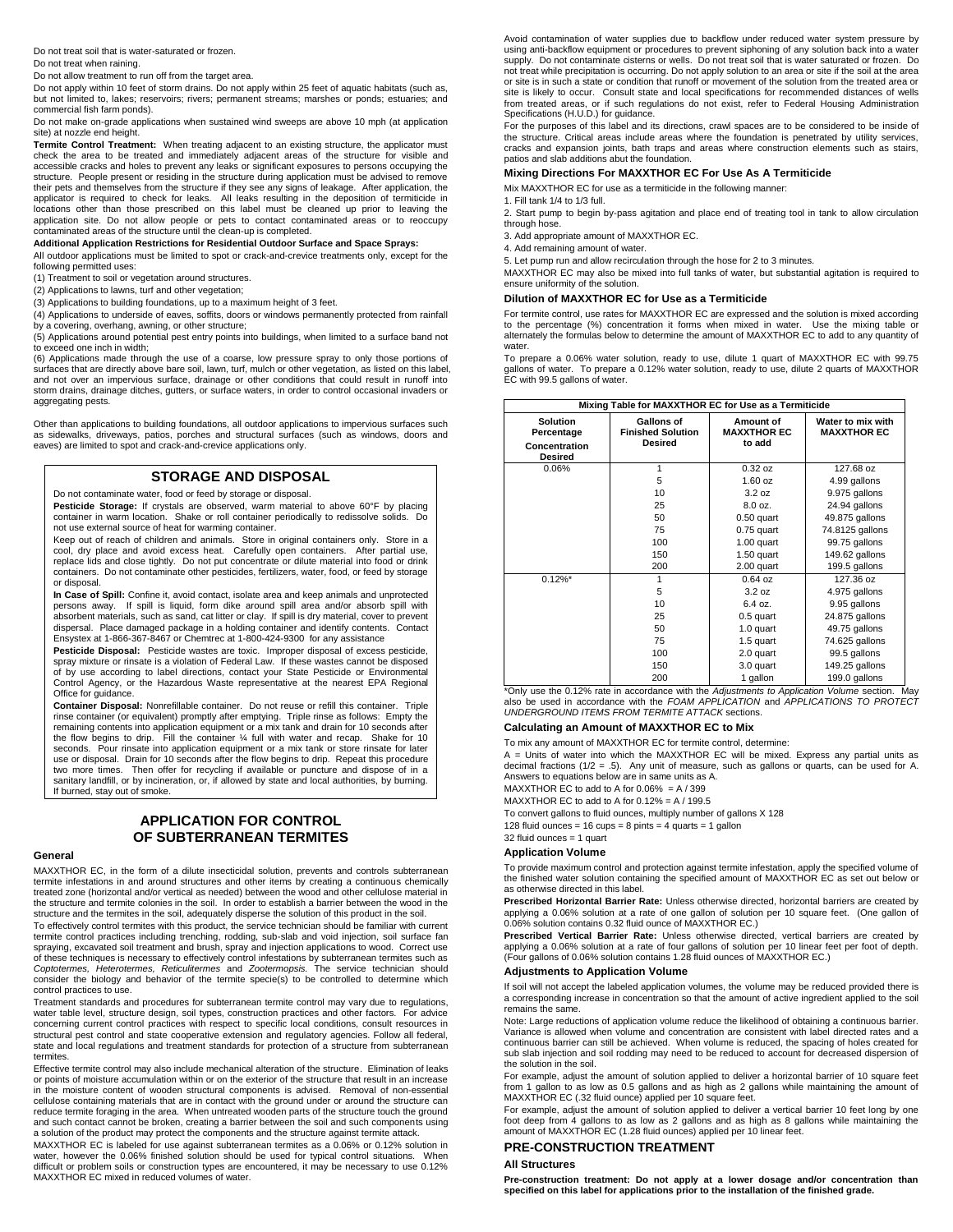Prior to each application, applicators must notify the general contractor, construction superintendent, or similar responsible party, of the intended termiticide application and intended sites of application and instruct the responsible person to notify construction workers and other individuals to leave the area to be treated during application and until the termiticide is absorbed into the soil.

Effective control of subterranean termites can be accomplished during construction by using a 0.06% solution of MAXXTHOR EC to establish vertical and/or horizontal barriers between the structure and the soil as directed. Applications should be made as a coarse low pressure spray (less than 50 psi). To meet current termite proofing requirements, follow the procedures in the latest edition of the Housing and Urban Development Minimum Property Standards.

#### **Horizontal Barriers Under Slabs on Ground Including Basements**

Create a horizontal barrier on the entire surface of soil or substrate that will be covered by a slab, including, but not limited to, slab floors, footing trenches, garages, carports, basements, porches and entrance platforms by treating the soil or substrate with the solution at the Prescribed Horizontal Barrier Rate.

If the fill under the slab is a coarse material such as washed gravel, apply at 1.5 times the Prescribed Horizontal Barrier Rate to make sure that a sufficient enough amount of dilution is applied that the solution reaches the soil beneath the fill.

Apply solution using a coarse spray nozzle. If the slab over the treated area will not be poured on the same day as the application (and there are no foundation walls in place around the treated soil) cover treated soil with a water-proof barrier such as polyethylene sheeting.

#### **Vertical Barriers**

Create a vertical barrier along the inside and outside of foundation walls, around piers, plumbing and utility service entrances and other points of possible future termite access and entry by treating the soil at these points at the Prescribed Vertical Barrier Rate. When trenching and rodding into the trench, or trenching alone, it is important that the solution reaches the top of the footing. Rod holes must be spaced so as to achieve a continuous termiticidal barrier, but they should in no case be more than 12 inches apart. Trenches need not be wider than 6 inches. Mix the solution into the soil as it is being replaced in the trench. Care should be taken to avoid washing soil out from around footings thereby undermining the stability of the structure. An inside vertical barrier may not be required for a monolithic slab.

When treating foundations deeper than 4 feet, apply the termiticide as the backfill is being replaced, or if the construction contractor fails to notify the applicator in time to permit this, treat the foundation to a minimum depth of 4 feet after the backfill has been installed. The applicator must trench and rod into the trench or trench along the foundation walls and around pillars and other foundation elements, at the rate prescribed from grade to a minimum depth of 4 feet. When the top of the footing is exposed, the applicator must treat the soil adjacent to the footing to a depth not to exceed the bottom of the footing. However, in no case should a structure be treated below the footing.

#### **Hollow Block Foundations and Voids**

Hollow block foundations and voids may be treated at a rate of 2 gallons of solution per 10 linear feet to create a continuous treated zone within the voids at the footing.

#### **POST CONSTRUCTION TREATMENT**

#### **All Structures**

Post construction soil applications shall be made by injection, rodding, trenching or coarse fan spray with pressures not exceeding 25 p. s. i. at the nozzle. Care should be taken to avoid washing soil out from around footings thereby undermining the stability of the structure.

Do not apply treatment until the identity and location of all wells, radiant heat pipes, water and sewer lines, electrical conduits and sub-slab heating and air conditioning ducts is established. Caution must be taken to avoid puncturing these elements and/or injecting solution into them. All holes in commonly occupied areas into which material has been applied must be plugged. Plugs must be of a non-cellulose material or covered by an impervious, non-cellulose material.

**Vertical Barrier Depth:** For applications made after the final grade is installed, the applicator must trench and rod into the trench or trench along the foundation walls and around pillars and other foundation elements and treat at the rate prescribed from grade to the top of the footing. When the footing is more than four (4) feet below grade, the applicator must trench and rod into the trench or trench along the foundation walls and treat at the rate prescribed to a minimum depth of four feet. The actual depth of treatment will vary depending on the soil type, degree of compaction, and location of termite activity. When the top of the footing is exposed, the applicator must treat the soil adjacent to the footing to a depth not to exceed the bottom of the footing. However, in no case should a structure be treated below the footing.

## **Structures Containing Concrete Slabs on Ground**

**(Monolithic/Floating/Supported) including Basements**

To make an application beneath existing slabs, it may be necessary to drill holes in the slab or adjacent foundation and to apply solution. Holes should be spaced such that when treatment is applied through them, a continuous treated zone is applied beneath the slab.

**Vertical Barriers Along Exterior of Foundation Walls:** Trench and rod into the trench or trench along the outside of foundation walls and treat at the Prescribed Vertical Barrier Rate to the depth<br>specified under Vertical Barrier Depth. Where physical obstructions such as concrete walkways<br>adjacent to foundation elem may be made by rodding alone.

**Vertical Barriers Along Interior of Foundation Walls:** Vertical barriers may be established on the interior side of foundation walls by sub-slab injection of the solution at the Prescribed Vertical Barrier Rate. Injection openings can be drilled either vertically through the slab along the interior of the foundation wall or horizontally from the exterior through the foundation wall low enough on the wall to allow for the deposition of the solution beneath the slab along the interior side of the foundation wall. Drill holes should be spaced so as to achieve a continuous chemical barrier but in no case farther apart than 12 inches. Special care must be taken to distribute the solution evenly. Vertical barriers may also be established beneath the slab along both sides of interior footing-supported walls, one side of interior partitions and along all cracks and expansion joints and utility service entrances and bath traps.

**Horizontal Barriers Beneath Slabs on Ground:** Create a horizontal barrier by treating at the Prescribed Horizontal Barrier Rate beneath slabs by either drilling and long rodding from the exterior or by grid pattern drilling and injection vertically through the slab. Long rodding should be used only when grid pattern drilling and injection and horizontal short rodding and injection cannot be used to deliver the sub slab treatment.

**Bath Traps:** Exposed soil beneath and around areas where plumbing and utility services penetrate the slab should be treated at the rate of 1 gallon of solution per square foot of soil.

#### **Structures Containing Accessible Crawl Spaces**

For crawl spaces, apply vertical termiticide barriers at the rate of 4 gallons of solution per 10 linear feet per foot of depth from grade to the top of the footing, or if the footing is more than 4 feet below grade, to a minimum depth of 4 feet. Apply by trenching and rodding into the trench, or trenching.<br>Treat both sides of foundation and around all piers and pipes. Where physical obstructions such as<br>concrete walkways adja rodding alone. When soil type and/or conditions make trenching prohibitive, rodding may be used. When the top of the footing is exposed, the applicator must treat the soil adjacent to the footing to a depth not to exceed the bottom of the footing. Read and follow the mixing and use direction section of the label if situations are encountered where the soil will not accept the full application volume.

1. Rod holes and trenches must not extend below the bottom of the footing.

2. Rod holes must be spaced so as to achieve a continuous termiticide barrier but in no case more than 12 inches apart.

3. Trenches must be a minimum of 6 inches deep or to the bottom of the footing, whichever is less, and need not be wider than 6 inches. When trenching in sloping (tiered) soil, the trench must be stepped to ensure adequate distribution and to prevent termiticide from running off. The solution must be mixed with the soil as it is replaced in the trench.

4. When treating plenums or crawl spaces, turn off the air circulation system of the structure until application has been completed and all solution has been absorbed by the soil.

#### **Structures Containing Inaccessible Crawl Spaces**

For inaccessible interior areas, such as areas where there is insufficient clearance between floor joists and ground surfaces to allow operator access, excavate, if possible, and treat according to the instructions for accessible crawl spaces. Otherwise, apply one, or a combination of the following two methods.

1. To establish a horizontal barrier, apply to the soil surface, 1 gallon of solution per 10 square feet<br>overall using a nozzle pressure of less than 25 p.s.i. and a coarse application nozzle (e.g., Delavan<br>Type RD Raindro make the application to the soil. Do not broadcast or power spray with higher pressures.

2. To establish a horizontal barrier, drill through the foundation wall or through the floor above and treat the soil perimeter at a rate of 1 gallon of solution per 10 square feet. Drill spacing must be at intervals not to exceed 16 inches. Many states have smaller intervals, so check state regulations which may apply.

When treating plenums or crawl spaces, turn off the air circulation system of the structure until application has been completed and all termiticide has been absorbed by the soil.

#### **Masonry Voids**

Drill and treat voids in multiple masonry elements of the structure extending from the structure to the soil in order to create a continuous treatment barrier in the area to be treated. Apply at the rate of 2 gallons of solution per 10 linear feet of footing using a nozzle pressure of less than 25 p.s.i. When using this treatment access holes must be drilled below the sill plate and should be as close as possible to the footing as is practical. Treatment of voids in block or rubble foundation walls must be closely monitored: Applicators must inspect areas of possible runoff as a precaution against<br>application leakage in the treated areas. Some areas may not be treatable or may require mechanical alteration prior to treatment.

All leaks resulting in the deposition of termiticide in locations other than those prescribed on this label must be cleaned up prior to leaving the application site. Do not allow people or pets to contact contaminated areas or to reoccupy the contaminated areas of the structure until the clean-up is completed.

Note: When drilling veneer walls, care should be taken to not drill beyond the depth of the void behind the veneer into another construction layer behind the veneer. It is however permissible to drill through the veneer and into concrete blocks behind the veneer and to treat the veneer and the concrete blocks at the same time. Note: Not for use in voids insulated with rigid foam.

## **TREATMENT OF STRUCTURES WITH WELLS AND CISTERNS**

#### Do not contaminate wells or cisterns.

**Structures with Wells/Cisterns Inside Foundations**

Structures that contain wells or cisterns within the foundation of a structure can only be treated using the following techniques:

1. Do not treat soil while it is beneath or within the foundation or along the exterior perimeter of a structure that contains a well or cistern. The treated backfill method must be used if soil is removed and treated outside/away from the foundation. The treated backfill technique is described as follows:

a. Trench and remove soil to be treated onto heavy plastic sheeting or similar material or into a wheelbarrow.

b. Treat the soil at the rate of 4 gallons of dilute solution per 10 linear feet per foot of depth of the trench, or 1 gallon per 1.0 cubic feet of soil. See *Mixing Directions for MAXXTHOR EC for Use as a Termiticide* section of the label. Mix thoroughly into the soil taking care to contain the liquid and prevent runoff or spillage.

c. After the treated soil has absorbed the solution, replace the soil into the trench.

2. Treat infested and/or damaged wood in place using an injection technique such as described in the *APPLICATION TO WOOD INDOORS TO PROTECT AGAINST WOOD DESTROYING INSECTS* or *APPLICATION TO WOOD OUTDOORS TO PROTECT AGAINST WOOD DESTROYING INSECTS* sections of this label.

#### **Structures with Adjacent Wells/Cisterns and/or Other Water Bodies**

Applicators must inspect all structures with nearby water sources including wells, cisterns, surface ponds, streams, and other bodies of water and evaluate, at a minimum, the treatment recommendations listed below prior to making an application.

1. Prior to treatment, if feasible, expose the water pipe(s) coming from a well to the structure, if the pipe(s) enter the structure within 3 feet of grade.

2. Prior to treatment, applicators are advised to take precautions to limit the risk of applying the termiticide into subsurface drains that could empty into any bodies of water. These precauti include evaluating whether application of the termiticide to the top of the footer may result in contamination of the subsurface drain. Factors such as depth to the drain system and soil type and degree of compaction should be taken into account in determining the depth of treatment.

3. When appropriate (for example, on the water side of the structure), the treated backfill technique (described above) can also be used to minimize offsite movement of termiticide.

#### **FOAM APPLICATION**

MAXXTHOR EC, in the form of a foam, can be used to deliver MAXXTHOR EC as a termiticide any time it appears likely this form of delivery will improve the dispersal of MAXXTHOR EC into and within the intended target area. Foam can be particularly useful to deliver MAXXTHOR EC where it either cannot be depended upon to be delivered as just a solution or due to a need to reduce the amount of water used in order to avoid water damage to the target or adjacent areas. In some situations, for example under some slabs, a solution cannot be depended upon to disperse as completely as a foam because of deflection of the liquid stream or some other structural obstacle or defect.

Depending on the circumstances, foam applications of MAXXTHOR EC may be used alone or in combination with liquid solution applications, provided that the cumulative amount of active ingredient per unit of area applied is equivalent to that which would be contained in a 0.06% solution-only application applied to the same area. Mix and apply foam and or foam/liquid emulsion in combination such that at least 1.28 ounces of MAXXTHOR EC concentrate is applied per 10 linear feet when creating vertical barriers or 0.32 ounces of MAXXTHOR EC concentrate is applied per 10 square feet when creating horizontal barriers. Typically, at least 75% of the labeled liquid emulsion volume of product should be applied as a liquid, with the remaining percent delivered as a foam. Foam may be used alone in difficult situations.

Using foam generating equipment, a solution of MAXXTHOR EC, ranging in concentration from 0.06% to 0.12%, may be converted into a foam 2 to 40 times the volume of its liquid equivalent according to the foaming agent and foaming equipment manufacturer's recommendations.

First, form a solution of MAXXTHOR EC of the appropriate percentage concentration and volume. Then add the recommended volume of a foaming agent. Verify that the foaming agent is compatible with MAXXTHOR EC.

Applications may be made behind veneers, piers, chimney bases, into rubble foundations, into block voids, structural voids or other similar voids, under slabs, stoops, porches or to the soil in crawlspaces.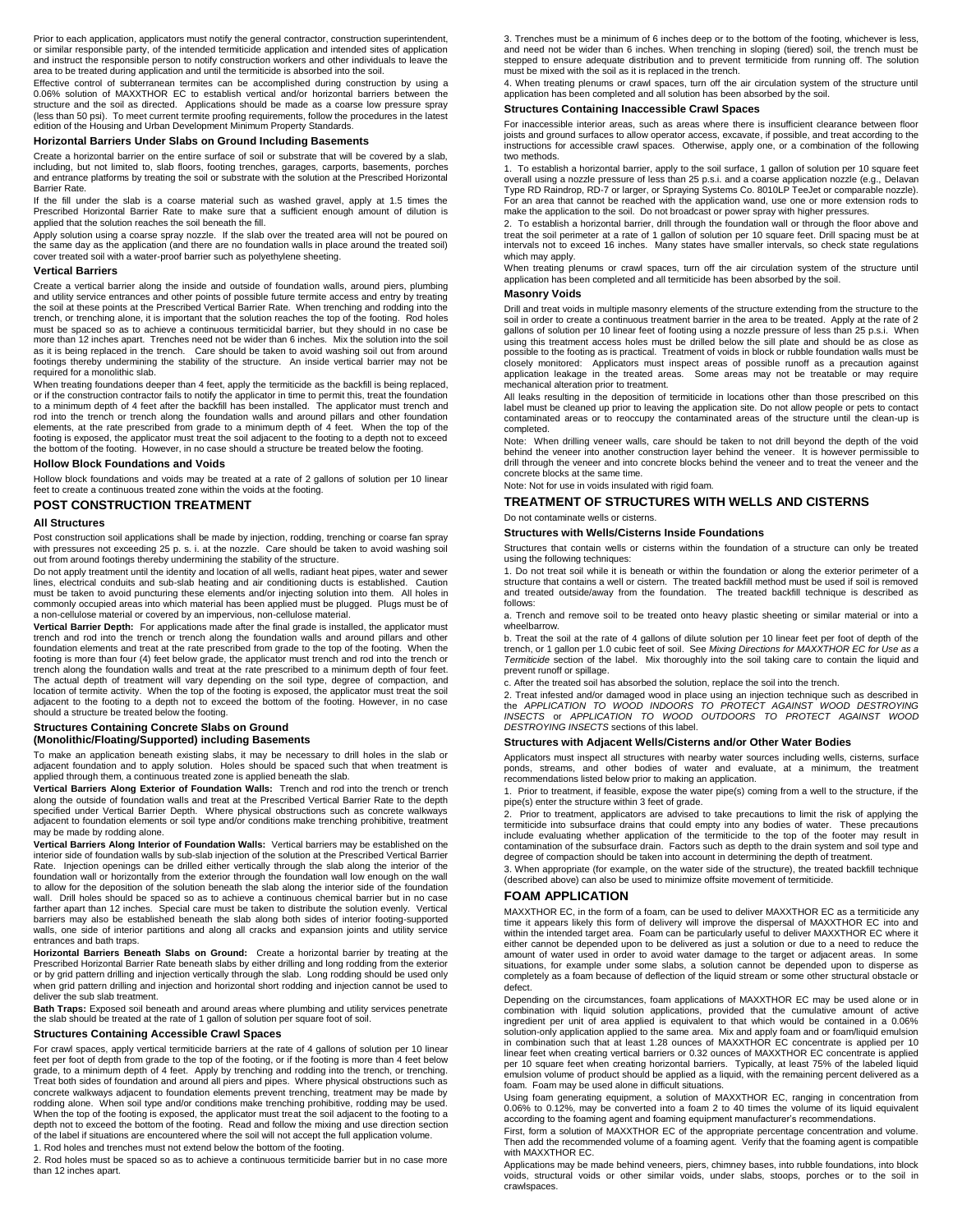#### **RETREATMENT**

Retreatments for subterranean termites can only be performed if there is clear evidence of reinfestation or disruption of the barrier due to construction, excavation or landscaping and/or evidence of the breakdown of the termiticide barrier in the soil. These vulnerable or reinfested areas may be retreated in accordance with application techniques described in this product's labeling. The timing and type of these retreatments will vary, depending on factors such as termite pressure, soil types, soil conditions and other factors which may reduce the effectiveness of the barrier. Annual retreatment of the structure is prohibited unless there is clear evidence that reinfestation or barrier disruption has occurred.

#### **APPLICATION IN CONJUNCTION WITH TERMITE BAITS**

Spot only applications of MAXXTHOR EC can be used as a supplement to termite baiting systems. For the purposes of this section, spot only applications are defined as the use of MAXXTHOR EC according to any of the permitted and applicable post-treatment application techniques contained in this label, alone or in combination, to the extent needed or deemed necessary or useful as an adjunct to a termite bait product labeled as a stand alone protection against termite attack. Stand alone termite bait product is defined as a termite bait product that provides sufficient structural protection when applied without other termite control products.

## **APPLICATION TO PROTECT UNDERGROUND ITEMS FROM SUBTERRANEAN TERMITE ATTACK**

To protect components installed underground such as wires, conduits, cables and pipes buried in against termite attack, create an envelope of MAXXTHOR EC treated soil around the components along the entire underground length of the component. First, treat soil through which components will be run with 0.06% to 0.12% solution of MAXXTHOR EC at a rate of 2 gallons of solution per 10 linear feet. Install components, laying them on the treated soil. Cover components with untreated soil and then treat this covering soil using the same percent solution at 2 gallons of solution per 10 linear feet.

Underground components to be protected may be located within the foundation of a structure or outside of a structure such as within a utility right of way, for example. Do not treat items that are electrically energized at the time of application. If the soil will not absorb the indicated amount of solution, as little as 1 gallon of 0.12% solution per 10 linear feet can be used. Treat points where services emerge from the ground at a rate of 1 to 2 gallons of solution at the point of emergence.

#### **APPLICATIONS TO PROTECT POLES, POSTS AND OTHER WOODEN ITEMS FROM SUBTERRANEAN TERMITE ATTACK**

MAXXTHOR EC can be used to protect the below ground portions of wooden structural components from termites. Form a treated zone around components below ground by vertically rodding the soil around their perimeter to a depth of six inches below their maximum depth of placement in the soil and applying a 0.06% solution of MAXXTHOR EC at a rate of 0.4 gallons of solution per linear foot of perimeter around the component per foot of treated depth. Measure the perimeter of the component six inches from the outside of the component.

## **APPLICATIONS TO CONTROL**

## **WOOD INFESTING INSECTS**

Mix and dilute MAXXTHOR EC according to the instructions contained in the *APPLICATION FOR CONTROL OF SUBTERRANEAN TERMITES* section.

#### **APPLICATIONS TO CONTROL EXPOSED WOOD INFESTING INSECTS LOCATED ABOVE GROUND**

MAXXTHOR EC can be applied above ground as a non-soil treatment to control and kill exposed worker and winged reproductive (swarmer) termites and Carpenter ants. This type of application is only supplementary to and should not be considered as a replacement for soil treatment in the case of termite infestation.

Apply a 0.06% solution as a general fan spray within attics, crawl spaces, unfinished basements and other void areas where termites have been found. Apply treatment directly to swarming termites and areas where they congregate.

#### **APPLICATIONS TO TERMITE CARTON NESTS LOCATED IN ABOVE GROUND WALL VOIDS**

Apply a 0.06% solution of MAXXTHOR EC directly into above ground termite carton nests including nests located in wall voids using a directional injector. Apply as a solution or foam under pressure to distribute solution thoroughly throughout the nest. It may be necessary to inject solution at one or more points and at varying depths within the nest to adequately distribute solution within the interior of the nest.

#### **APPLICATION TO WOOD INDOORS TO PROTECT AGAINST WOOD INFESTING INSECTS**

A 0.06% solution of MAXXTHOR EC applied as a liquid or foam to wooden structural components within structures can be used to protect them against attack from wood infesting insects such as termites, Carpenter ants and wood boring beetles or borers. This type of application is only supplementary to and should not be considered a replacement for soil treatment in the case of termite infestation.

Apply solution as a general fan spray onto the surface of the wood or inject solution under pressure into the wood as a liquid or foam. Inject by either injecting solution through a directional injector directly into existing voids and galleries or by drilling wood to form treatment channels through which the solution can be injected into the insect galleries. Multiple treatment channels of varying depth may need to be drilled to adequately distribute the solution within the wood interior. Application can also be made with a paintbrush.

Before application, locate heat pipes, ducts, water and sewer lines and electrical conduits. Take precautions to avoid puncturing and/or injecting solution into these items. Do not apply solution inside of electrified enclosures, switches or sockets.

Plastic sheeting must be placed below any indoor overhead surfaces being treated that are located anywhere except within a soil-based crawl space. Wear protective clothing, unvented goggles, gloves and respirator when making an overhead application or when applying in poorly ventilated indoor areas. Do not touch surfaces until spray has dried.

When treating in home food preparation and storage areas, cover all food preparation surfaces and utensils prior to beginning treatment. Surfaces or items that cannot be covered or removed should be thoroughly washed after treatment and before use. Food that cannot be covered should be removed. Before application, remove pets, birds and cover and disconnect aquariums. Do not allow humans and pets to touch treated surfaces until they have dried.

#### **APPLICATION TO WOOD OUTDOORS TO PROTECT AGAINST WOOD DESTROYING INSECTS**

#### **On and around structures**

A 0.06% solution of MAXXTHOR EC applied as a liquid or foam to exterior structural components can be used to protect them from the attack of wood infesting insects including termites, Carpenter ants and wood boring beetles or borers. Apply solution by general fan spray to the point of runoff onto the surface of the wood or inject solution under pressure into the wood as a liquid or foam. Inject by either injecting solution directly into existing voids and galleries or drilling wood to form treatment channels through which the solution can be injected into the insect galleries. Multiple treatment channels of varying depth may need to be drilled to adequately distribute the solution within the wood interior. Application can also be made with a paintbrush. To control Carpenter ants, also apply solution around doors and windows and other areas Carpenter ants have been observed or can be expected to forage.

## **Within wooden components and trees**

Locate the cavity that the insects (including Carpenter ants) are inhabiting, drilling to find the interior infested cavity if necessary. Inject a 0.06% solution of MAXXTHOR EC into the cavity as a solution or foam. Apply a sufficient volume of solution to completely flood or fill the cavity. Drill injection channels if necessary.

#### **APPLICATION TO CONTROL LAWN PESTS**

MAXXTHOR EC controls the listed turfgrass insect and mite pests. MAXXTHOR EC is not for use on turfgrass being grown for sale, for commercial seed production, for other commercial use or for research.

#### **Application Sites**

For use on any type of landscape or recreational turfgrass in any type of setting or at any type of site except as otherwise prohibited. Permitted sites include lawns, grounds, recreational areas, parks, landscapes and athletic fields. **New York State only: Do not apply MAXXTHOR EC containing solutions to grass or turf within 100 feet of a body of water (lake, pond, river, stream, wetland or drainage ditch).**

#### **Application Precautions and Preparations**

Keep children and pets off treated areas until spray has dried.

If necessary, test the effects of applications of different rates and volumes of mixed solution on a small patch of a type of grass (with observations over one week to detect the occurrence of negative effects) before application of solutions to large areas of that type of grass.

MAXXTHOR EC can be mixed with other pesticides, including insect growth regulators. Follow the label directions of all the products mixed, making sure not to exceed the labeled application rate of any individual product in the mixture. Any tank mixture that has not been tested before should be tested before full scale use by first mixing a small quantity of the mixture to ensure there is no physical or chemical incompatibility.

Do not apply when wind conditions favor downwind drift to nearby water bodies or when wind velocity exceeds 10 miles per hour.

#### **Application Methods**

Apply solution as a broadcast treatment in a quantity sufficient to wet all foliage. Apply using nozzles that provide the largest droplet size compatible with adequate coverage.

To maximize efficacy against sub-surface pests including mole crickets or chinch bugs, MAXXTHOR EC should be applied with a non-ionic or silicone based surfactant (0.25% v/v) in sufficient water to ensure good penetration of spray into the soil-thatch matrix. Treated areas should then be irrigated with 0.25 to 0.5 inches of water immediately afterwards paying special attention so that run-off or puddling does not occur.

If necessary, consult resources in horticulture in your area (such as your Cooperative Extension Service) to determine appropriate application timing and cultural practices to control different types of pests.

#### **Reapplication**

Reapplications may be necessary particularly in the event of high pest pressure. Do not apply more often than every 7 days. **New York State only: Do make a single reapplication of MAXXTHOR EC if there is renewed insect activity, but not sooner than two weeks after first application.** 

#### **Lawn Application Use Rates and Volumes**

Use rates for MAXXTHOR EC for lawn pests are stated in fluid ounces of MAXXTHOR EC per 1000 square feet

Apply MAXXTHOR EC at 0.07 to 0.30 fluid ounces per 1000 square feet depending on the target pest. Specific rates for listed pests within this range are given below.

Depending on the length and/or density of grass being treated, application volumes of up to 10 gallons per 1000 square feet can be made in order to obtain uniform coverage. If a minimal volume application is made (2 gallons per 1000 square feet) and the target pest, such as mole crickets or chinch bugs for example, are located in the thatch or below the surface, irrigate the treated area with at least 0.25 to 0.50 inches of water immediately after the application. Add a non-ionic or silicone based surfactant (0.25% v/v) when making a minimal volume application.

The calculated amount of MAXXTHOR EC can be applied in any volume of water as long as the maximum label rate per 1000 feet is not exceeded. Do not exceed the maximum label rate by applying solution to an area smaller than intended when it was mixed and diluted unless such under dosing will not result in an application rate per 1000 square feet in excess of the maximum label rate.

#### **Lawn Pest Application Use Rates**

The application rates listed below provide control of the listed pests under normal conditions. - Use the higher application rates when maximum residual control is needed.

|                                                            | Use Rate Table for MAXXTHOR EC for Lawn Applications |  |  |
|------------------------------------------------------------|------------------------------------------------------|--|--|
| Use Rate<br>Fluid ounces MAXXTHOR EC per 1,000 square feet |                                                      |  |  |
|                                                            | (Range)                                              |  |  |
|                                                            | $0.07 \implies 0.15$                                 |  |  |
| в                                                          | $0.07 \implies 0.30$                                 |  |  |
|                                                            | 0.15                                                 |  |  |

#### **Lawn Pests Grouped by Use Rates**

**Use Rate A:** Ants, Armyworms, Billbugs, Chinch Bugs, Crane Flies, Crickets, Cutworms, Earwigs, Fall Webworms, Fleas (adults, larvae), Grasshoppers, Mites, Mole Crickets, Sod Webworms, Spittlebugs

**Use Rate B:** Japanese Beetles (adult)

**Use Rate C:** Crane Flies

| Mixing Table for MAXXTHOR EC for Lawn Applications    |                                                                             |                                                                       |         |         |
|-------------------------------------------------------|-----------------------------------------------------------------------------|-----------------------------------------------------------------------|---------|---------|
| <b>Application</b><br>Volume:<br>Gallons/1000 sq. ft. | Use Rate:<br>Fluid oz. / 1000<br>sq. ft. (select<br>from Use Rate<br>Table) | Add these amounts of MAXXTHOR EC<br>to the indicated volumes of water |         |         |
|                                                       |                                                                             | 5 gal.                                                                | 10 gal. | 25 gal. |
| 2                                                     | .07                                                                         | .175                                                                  | .35     | 0.875   |
|                                                       | .15                                                                         | .375                                                                  | .75     | 1.875   |
|                                                       | .22                                                                         | .550                                                                  | 1.10    | 2.750   |
|                                                       | .30                                                                         | .75                                                                   | 1.50    | 3.750   |
| 5                                                     | .07                                                                         | .07                                                                   | .14     | 0.350   |
|                                                       | .15                                                                         | .15                                                                   | .30     | 0.750   |
|                                                       | .22                                                                         | .22                                                                   | .44     | 1.100   |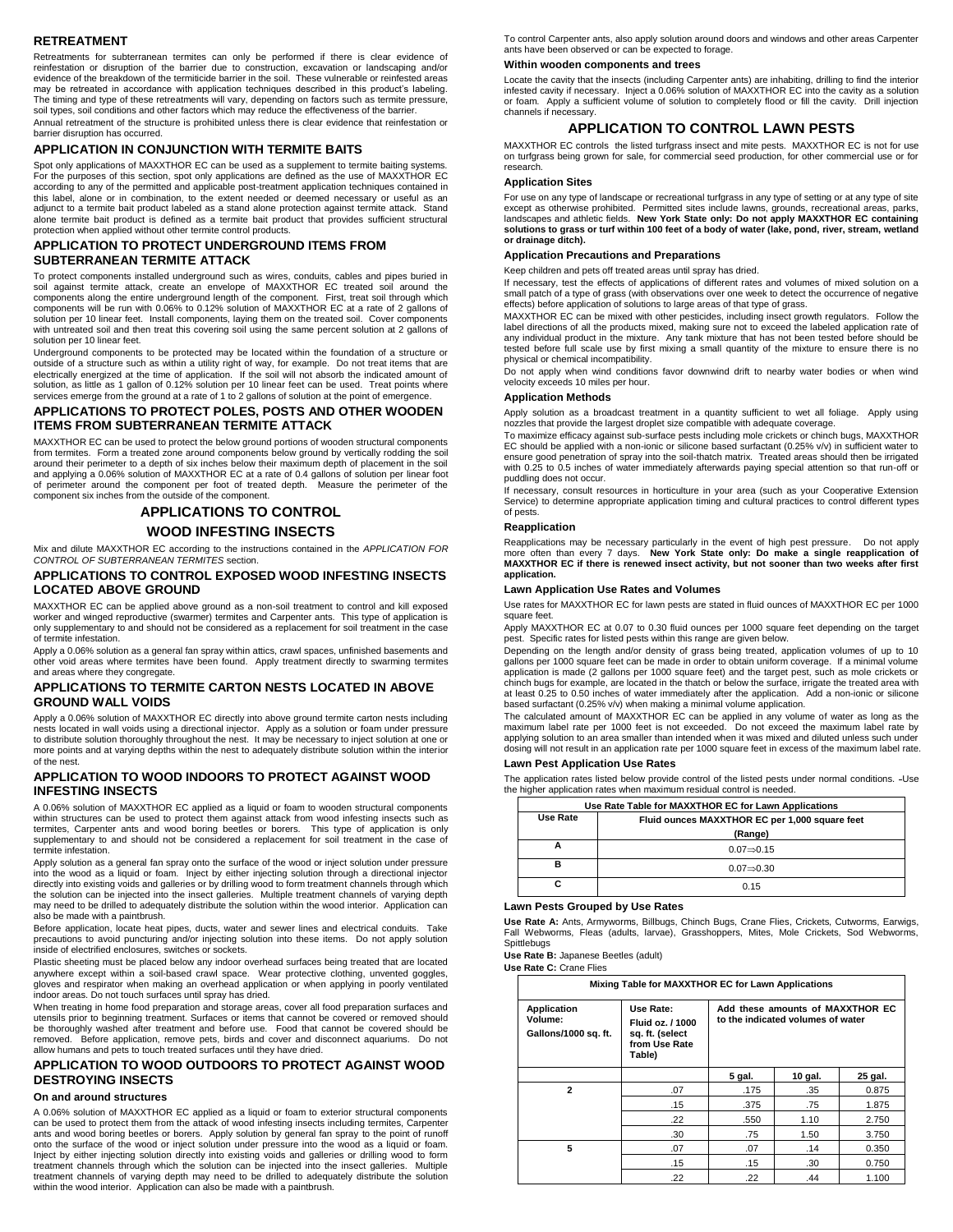|    | .30 | .30 | .60 | 1.500 |
|----|-----|-----|-----|-------|
| 10 | .07 |     | .07 | .175  |
|    | .15 |     | .15 | .375  |
|    | .22 |     | .22 | .550  |
|    | .30 |     | .30 | .750  |

## **Calculating Amounts of MAXXTHOR EC to Mix for Lawn Pests**

To mix and apply any amount of MAXXTHOR EC for lawn pests, determine:

A = Square feet of area to be treated / 1000

B = Use Rate per 1000 square feet for the target pest(s) in fluid ounces MAXXTHOR EC taken from the Use Rate Table. If treating for more than one type of pest, select the highest rate. Calculate the amount of MAXXTHOR EC to mix for lawn pests as follows:

Fluid Ounces MAXXTHOR EC to use = A X B

Mix this amount of MAXXTHOR EC in the amount of water needed to make the application.

## **Application Instructions Against Specific Lawn Pests**

**Armyworms, Cutworms, Sod Webworms:** Do not water or mow grass within 24 hours of application for optimum control of these surface feeding insects.

**Chinch Bugs:** Water grass immediately after application to help move active ingredient deeper into thatch where these insects live. The highest application rate may be necessary to achieve control during the summer.

**Mole Crickets:** For control of overwintering Mole Crickets, apply the lower rate in early Spring. For the control of adult Mole Crickets in late-Summer or early Fall, apply the higher rate.

**Crane Flies:** Treatments can be made to control early to midseason larvae (approximately August - February) as they feed on plant crowns. Treatments made to late-season larvae (approximately March, April) may only provide suppression.

#### **APPLICATION TO CONTROL ORNAMENTAL PESTS**

MAXXTHOR EC controls a wide range of insects and mites on trees, shrubs, foliage plants, nonbearing fruit and nut trees and flowers. Non-bearing trees are perennial plants that will not produce a harvestable agricultural commodity within the next 12 months. MAXXTHOR EC is not for use on plants being grown for sale, for commercial seed production or for research.

#### **Application Sites**

For use on ornamental plants including trees, shrubs, ground covers, bedding plants and foliage plants being used for decorative or climate modification purposes. Plants on which use is permitted include those being grown in any type of setting or at any type of site not otherwise prohibited. Permitted sites include but are not limited to ornamental gardens, parks, landscapes, lawns, grounds and interior plantscapes.

#### **Application Preparation**

If necessary, test the effects of applications of different rates and volumes of mixed solution on a small number of a type of plant (with observations over one week to detect the occurrence of negative effects) before application of solution to large numbers of that type of plant.

MAXXTHOR EC can be mixed with other pesticides, including insect growth regulators. Follow the label directions of all the products mixed, making sure not to exceed the label rate of any individual product in the mixture. Any tank mixture that has not been tested before should be tested before full scale use by first mixing a small quantity of the mixture to ensure there is no physical or chemical incompatibility.

#### **Application Methods**

Apply solution in a quantity sufficient to wet all foliage. It may also be necessary to treat non-foliage parts of plants such as trunks and bark to control some pests based on where the pest may be located on the plant at a particular life stage.

For specific recommendations for your area and situation, consult your local County or State Extension specialist or other qualified authority.

#### **Reapplication**

Reapplications may be necessary as plant growth occurs and new foliage appears or in the event of high pest pressure. Do not apply more often than every 7 days.

## **Ornamental Application Use Rates and Volumes**

Use rates for MAXXTHOR EC for ornamental pests are stated in fluid ounces of MAXXTHOR EC per 4,356 square feet. Specific ornamental application use rates, based on the target pest, range between 0.26 to 1.28 fluid ounce of MAXXTHOR EC per 4,356 square feet. Rates for specific pests within this range are given below.

The calculated amount of MAXXTHOR EC can be applied in any volume of water as long as the applicable label rate per 4,356 feet is not exceeded. Do not exceed the maximum label rate by applying solution to an area smaller than intended when it was mixed and diluted unless such underdosing will not result in an application rate per 4,356 square feet in excess of the maximum label rate.

#### **Ornamental Pest Dilution Rates**

The dilution rates listed below provide control of the listed pests under normal conditions. Use the higher dilution rate when maximum residual control is needed.

| Dilution Rate Table for MAXXTHOR EC for Ornamental Applications |                              |                           |  |
|-----------------------------------------------------------------|------------------------------|---------------------------|--|
| <b>Dilution Rate</b><br>Lbs. a. i. per 10 gallons               |                              | Fl. oz. per 10 gallons    |  |
|                                                                 | Lbs. a. i. per 4,356 sq. ft. | Fl. oz. per 4,356 sq. ft. |  |
|                                                                 | $0.004 \Rightarrow 0.02$     | $0.26 \Rightarrow 1.28$   |  |
| в                                                               | $0.006 \Rightarrow 0.02$     | $0.38 \Rightarrow 1.28$   |  |
| c                                                               | $0.01 \implies 0.02$         | $0.64 \implies 1.28$      |  |

#### **Ornamental Pests Grouped by Dilution Rates**

**Dilution Rate A:** Ants, Aphids, Bagworms, Black Vine Weevil (adults), Brown Soft Scales, Broad Mites, Budworms, California Red Scales (crawlers), Centipedes, Clover Mites, Crickets, Cutworms, Earwigs, Elm Leaf Beetles, Fall Webworms, Flea Beetles, Fungus Gnats (adults), Grasshoppers, Lace Bugs, Leafhoppers, Leaf feeding Caterpillars, Mealybugs, Millipedes, Mole Crickets, Orchid<br>Weevil, Pillbugs, Pine Needle Scales (crawlers), Plant Bugs (incl. Lygus spp.), San Jose scales<br>(crawlers), Sowbugs, Spiders,

**Dilution Rate B:** Citrus Thrips, Beet Armyworm, Diaprepes (larvae, adult), European Red Mite, Leafrollers, Spider Mites, Thrips, Twig Borers

**Dilution Rate C:** Japanese Beetles (adult), Leafminers, Pecan Leaf Scorch Mite, Black Vine Weevil (larvae), Fungus Gnats (larvae)

#### **Mixing Table for MAXXTHOR EC for Ornamental Applications**

| Application<br>Volume:<br>Gallons/4356 sq. ft. | Use Rate:<br>Fluid ounces /<br>4356 sq. ft. | Add these amounts of MAXXTHOR EC<br>to the indicated volumes of water |         |         |
|------------------------------------------------|---------------------------------------------|-----------------------------------------------------------------------|---------|---------|
|                                                |                                             | 5 gal.                                                                | 10 gal. | 25 gal. |
| $\mathbf{2}$                                   | 0.26                                        | 0.650                                                                 | 1.30    | 3.25    |
|                                                | 0.38                                        | 0.950                                                                 | 1.90    | 4.75    |
|                                                | 0.64                                        | 1.600                                                                 | 3.20    | 8.0     |
|                                                | 1.28                                        | 3.200                                                                 | 6.40    | 16.00   |
| 5                                              | 0.26                                        | 0.260                                                                 | 0.52    | 1.30    |
|                                                | 0.38                                        | 0.380                                                                 | 0.76    | 1.90    |
|                                                | 0.64                                        | 0.640                                                                 | 1.28    | 3.20    |
|                                                | 1.28                                        | 1.280                                                                 | 2.56    | 6.40    |
| 10                                             | 0.26                                        | --                                                                    | 0.26    | 0.65    |
|                                                | 0.38                                        | --                                                                    | 0.38    | 0.95    |
|                                                | 0.64                                        | --                                                                    | 0.64    | 1.60    |
|                                                | 1.28                                        | --                                                                    | 1.28    | 3.20    |

#### **Calculating Amounts of MAXXTHOR EC to Mix for Ornamental Pests** To mix and apply any amount of MAXXTHOR EC for ornamental pests, determine:

A = Square feet of area to be treated /4,356

B = Use Rate per 4,356 square feet for the target pest(s) in fluid ounces MAXXTHOR EC taken from the Dilution Rate Table. If treating for more than one pest, select the highest rate.

Calculate the amount of MAXXTHOR to mix for ornamental pests as follows:

Fluid Ounces MAXXTHOR EC to use = A X B

Mix this amount of MAXXTHOR EC in the amount of water needed to make the application.

#### **Application Against Specific Ornamental Pests**

**Bagworms:** Spray when bagworms first begin to hatch. Apply directly to the larvae. Treatment is most effective against young larvae.

**Scale crawlers and twig borers**: Treat trunks, stems and twigs in addition to plant foliage.

**Black Vine Weevil and Fungus Gnat larvae:** Apply as a drench at the rate of approximately 8 ounces of finished spray per 6 inch pot.

## **ORNAMENTAL TREE TRUNK SPRAY TO CONTROL BARK BEETLES**

#### **Control of Dendroctonus bark beetles including mountain pine beetle, southern pine beetle, western pine beetle, Black turpentine beetle, and engraver beetles (Ips spp.)**

**Preventative treatment:** Spray an aqueous solution containing 1.0 to 2.0 pints of MAXXTHOR EC per 100 gallons (0.25 to 0.5 Ibs. ai/100 gallons) of water to the trunk of the tree in the spring or whenever nearby infested trees create the threat of an infestation. Apply spray directly to the main<br>trunk from the base of the tree to at least half way into the live crown. Wet the bark with the spray<br>thoroughly (usually of this product per acre of trees. Repeat application if infestation occurs. Application rates and application timing differ according to the target pest and other factors. For specific recommendations for your area and situation, consult your local County or State Extension specialist or other qualified authority.

**Treatment of infested trees to control emerging brood:** Make applications of a spray mixture containing 2.0 pints of this product per 100 gallons 0.5 Ibs. ai/100 gallons) of water to trees that have beetles in their bark. Apply spray directly to the main trunk from the base of the tree to at least half way into the live crown. Spray until the bark is thoroughly wetted by the spray (usually 1 to 4 gallons of spray per tree). Do not apply more than 0.2 lbs. ai (12.8 fl. oz.) of this product per acre of trees.

Beetles are normally no longer present in trees in which all needles have turned brown. Trees in this condition should be sprayed only if a continuing infestation is confirmed. Confirm an infestation by removing bark. If live infestations remain in the trunks, fell the trees and cut into sections. Spray the trunk and large limbs, rotating the trunks as they are sprayed in order to thoroughly treat the exterior of the entire trunk. Do not apply more than 0.2 Ibs. ai (12.8 fl. oz.) of this product per acre.

#### **Control of other bark beetles such as Ambrosia beetles, elm bark beetles and Emerald Ash borer**

**Preventative control:** Spray an aqueous solution containing 1.0 to 2.0 pints of MAXXTHOR EC per 100 gallons (0.25 to 0.5 Ibs. ai/100 gallons) of water to the trunk, scaffolding and limbs of the tree in the early spring or prior to adult beetle flight and tree infestation. Spray until the bark is thoroughly wetted by the spray (usually 6 to 12 gallons of spray per tree).

Do not apply more than 0.2 Ibs. ai of this product per acre of trees. Repeat application may be necessary if reinfestation is likely or for extended adult emergence and flight. Application rates and application timing differ according to the target pest and other factors. For specific recommendations for your area and situation, consult your local County or State Extension specialist or other qualified authority.

#### **CONTROL OF OTHER BORERS ON ORNAMENTAL TREES**

Consult the table below for other boring insects. Geographic location and environmental conditions will affect application rate and timing. Spray bark until it is thoroughly wetted by the spray (usually 1<br>to 4 gallons of spray per tree). Do not apply more than 100 gallons of solution per acre of trees. For<br>specific r specialist or other qualified authority.

| Pest                                                                                                                                                                                                                                            | <b>Dilution Rate (Range)</b>           | <b>Specific Instructions</b>                                                                                                                            |
|-------------------------------------------------------------------------------------------------------------------------------------------------------------------------------------------------------------------------------------------------|----------------------------------------|---------------------------------------------------------------------------------------------------------------------------------------------------------|
| <b>Clearwing Moth borers</b><br>banded<br>Ash<br>borer.<br>ash<br>clearwing, Dogwood borer,<br>Lesser peachtree borer, Lilac<br>borer. Oak borer<br><b>Coleopteran borers</b><br>birch<br><b>Bronze</b><br>borer.<br>Flatheaded appletree borer | 6.4 to 12.8 fl. oz. per 100<br>gallons | the<br>Apply<br>lower<br>to<br>branches and trunks prior<br>to adult emergence<br>Apply 12.8 fl. oz. per 100<br>gallons for maximum<br>residual control |